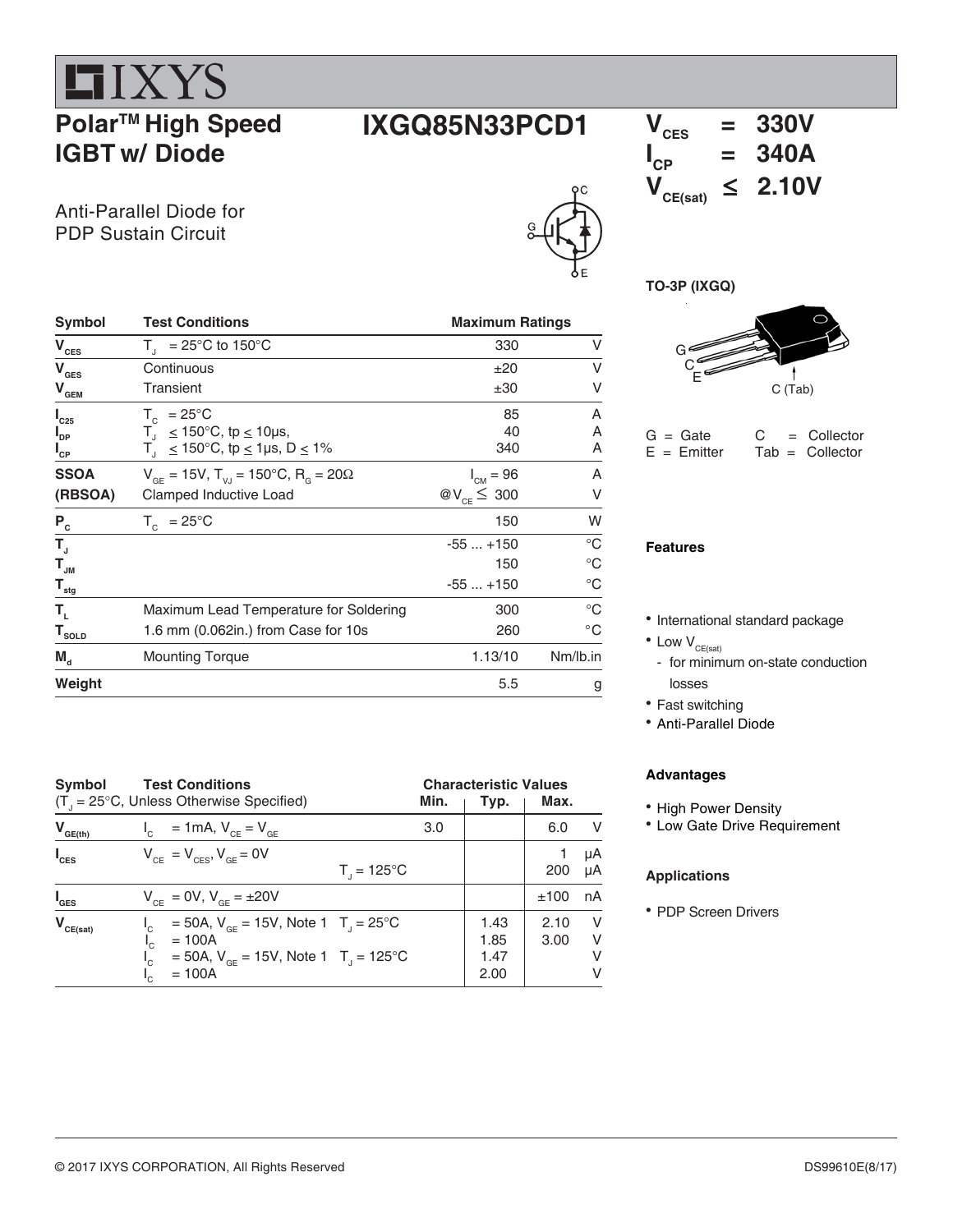| <b>Symbol Test Conditions</b>           |                                                                                           |      | <b>Characteristic Values</b> |      |    |  |
|-----------------------------------------|-------------------------------------------------------------------------------------------|------|------------------------------|------|----|--|
|                                         | $(T1 = 25^{\circ}C$ Unless Otherwise Specified)                                           | Min. | Typ.                         | Max. |    |  |
| $g_{\rm fs}$                            | $I_c = 43A$ , $V_{cF} = 10V$ , Note 1                                                     | 30   | 49                           |      | S  |  |
| $C_{\rm ies}$                           |                                                                                           |      | 2200                         |      | pF |  |
| $C_{\text{oes}}$                        | $V_{CF} = 25V$ , $V_{GF} = 0V$ , $f = 1MHz$                                               |      | 155                          |      | pF |  |
| $\mathbf{C}_{\text{res}}$               |                                                                                           |      | 25                           |      | рF |  |
| $Q_{\rm g}$                             |                                                                                           |      | 80                           |      | nC |  |
| $\mathbf{Q}_{\mathrm{ge}}$              | $V_{\text{c}} = 43A$ , $V_{\text{GE}} = 15V$ , $V_{\text{CE}} = 0.5 \cdot V_{\text{CES}}$ |      | 15                           |      | nС |  |
| $\mathbf{Q}_{\underline{\mathrm{gc}}}$  |                                                                                           |      | 23                           |      | nС |  |
| $\mathbf{t}_{\mathsf{d}(\mathsf{on})}$  | Resistive load, $T_1 = 25^{\circ}C$                                                       |      | 20                           |      | ns |  |
| t,                                      | $I_c = 50A, V_{GF} = 15V$                                                                 |      | 43                           |      | ns |  |
| $\mathbf{t}_{\mathsf{d}(\mathsf{off})}$ |                                                                                           |      | 87                           |      | ns |  |
|                                         | $V_{ce} = 240V, R_{g} = 5\Omega$                                                          |      | 72                           | 350  | ns |  |
| $\mathbf{t}_{\mathsf{d}(\mathsf{on})}$  | Resistive load, $T_1 = 125^{\circ}C$                                                      |      | 20                           |      | ns |  |
|                                         | $I_c = 50A, V_{GF} = 15V$                                                                 |      | 95                           |      | ns |  |
| $\mathbf{t}_{\text{\tiny d(off)}}$      | $V_{CF} = 240V$ , $R_{G} = 5\Omega$                                                       |      | 88                           |      | ns |  |
|                                         |                                                                                           |      | 130                          |      | ns |  |





#### **Reverse Diode (FRED)**

| <b>Symbol Test Conditions</b><br>$(T1 = 25^{\circ}C$ Unless Otherwise Specified) |  |                                                                                                                                                                                        | <b>Characteristic Values</b><br>Max.<br>Min.<br>Typ.                                                         |  |                        |                              |                                 |
|----------------------------------------------------------------------------------|--|----------------------------------------------------------------------------------------------------------------------------------------------------------------------------------------|--------------------------------------------------------------------------------------------------------------|--|------------------------|------------------------------|---------------------------------|
| $V_F$                                                                            |  | $I_{\rm F}$ = 30A, $V_{\rm GF}$ = 0V, Note 1 T <sub>1</sub> = 25 <sup>o</sup> C<br>$I = 60A$<br>$I_{\rm E} = 30$ A, V <sub>or</sub> = 0V, Note 1 T <sub>J</sub> = 150°C<br>$I_c = 60A$ |                                                                                                              |  |                        | 1.40<br>1.69<br>1.13<br>1.46 | V<br>V<br>V<br>v                |
| $I_{\rm RM}$<br>$t_{rr}$                                                         |  | $I_F = 30A$ , $-dI_F/dt = 200A/\mu s$ ,<br>$V_B = 270V$                                                                                                                                | $T_{\parallel} = 25^{\circ}C$<br>$T_{\rm J} = 125^{\circ}C$<br>$T_i = 25^{\circ}C$<br>$T_{1} = 125^{\circ}C$ |  | 4.0<br>8.5<br>45<br>85 |                              | A<br>$\overline{A}$<br>ns<br>ns |
| $R_{thJC}$                                                                       |  |                                                                                                                                                                                        |                                                                                                              |  |                        | 0.95 °C/W                    |                                 |

 $R_{th,IC}$  0.833 °C/W  $R_{\text{thcs}}$  0.25  $\degree$  C/W

Note: 1. Pulse test,  $t \le 300 \mu s$ , duty cycle,  $d \le 2\%$ .

IXYS Reserves the Right to Change Limits, Test Conditions, and Dimensions.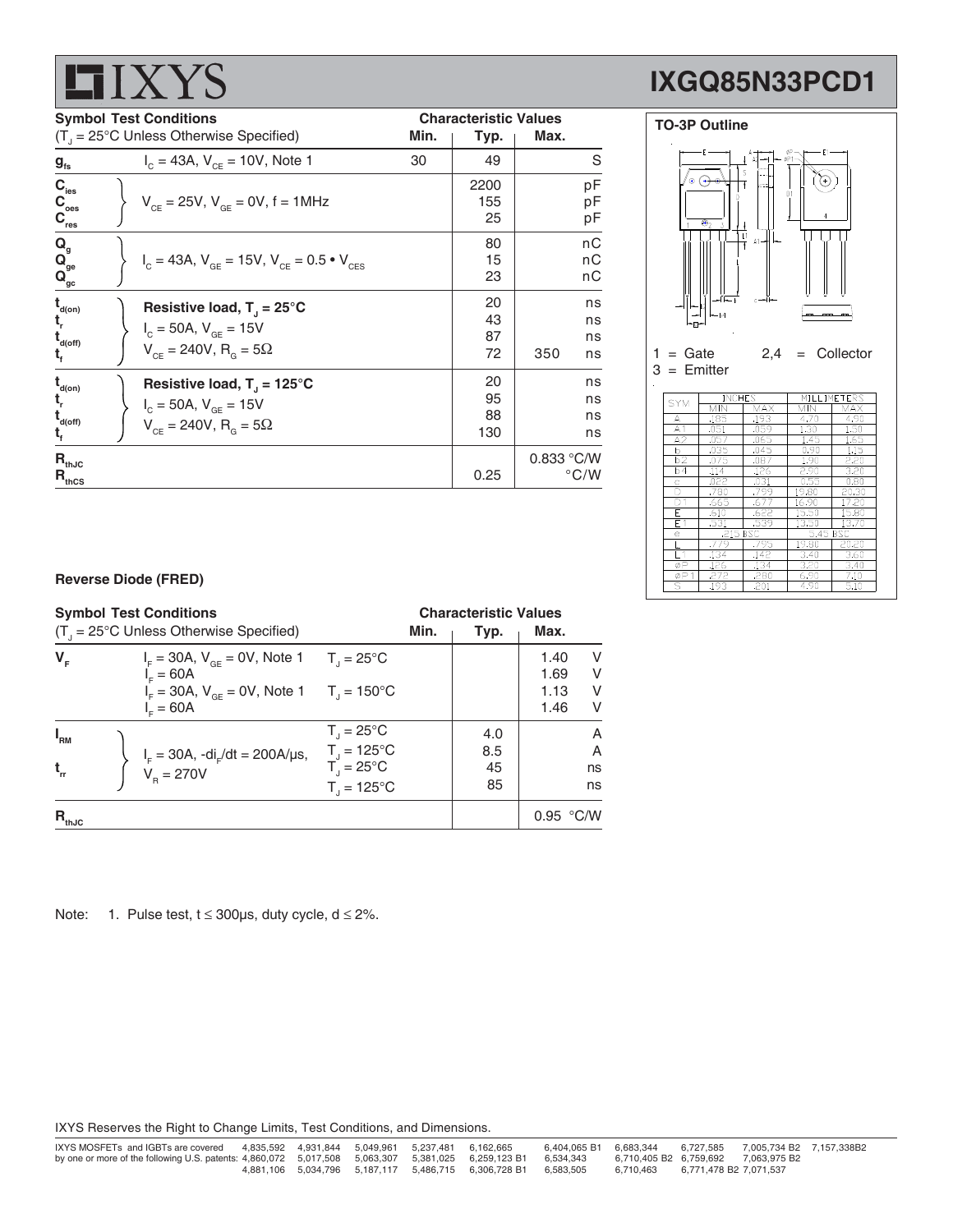



Fig. 4. Dependence of V<sub>CE(sat)</sub> on

 $V_{CE}$  - Volts

9V

7V

5V



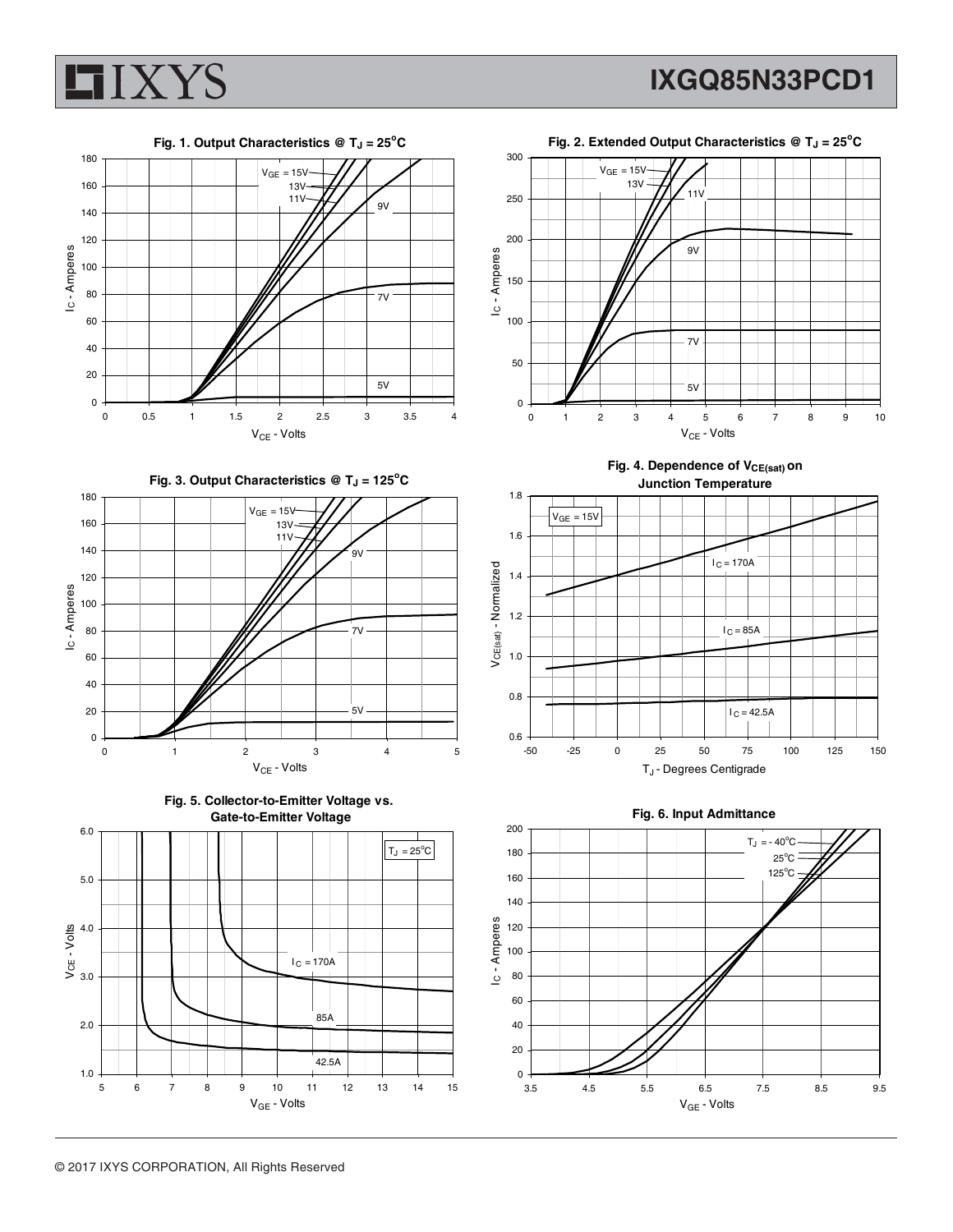

 $T_J = -40^{\circ}C$ 

 $25^{\circ}$ C  $125^{\circ}$ C

0

10

20

30

g f s - Siemens

g<sub>ts</sub> - Siemens

40

50

60

### **IXGQ85N33PCD1**

**Fig. 7. Transconductance**



**Fig. 9. Capacitance**

I<sub>C</sub> - Amperes



**Fig. 10. Reverse-Bias Safe Operating Area**





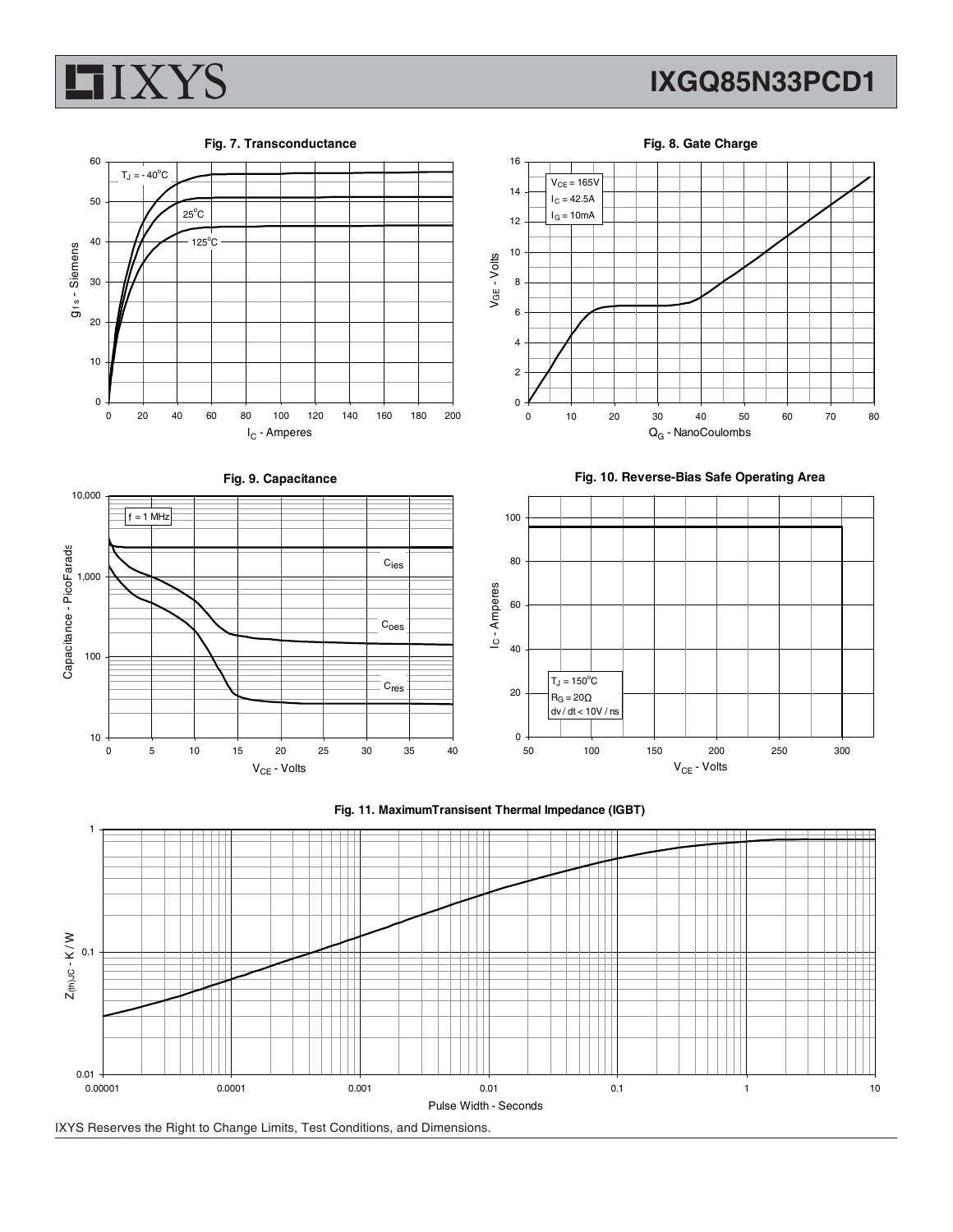

## **IXGQ85N33PCD1**













**Fig. 15. Resistive Turn-on Switching Times vs. Gate Resistance**